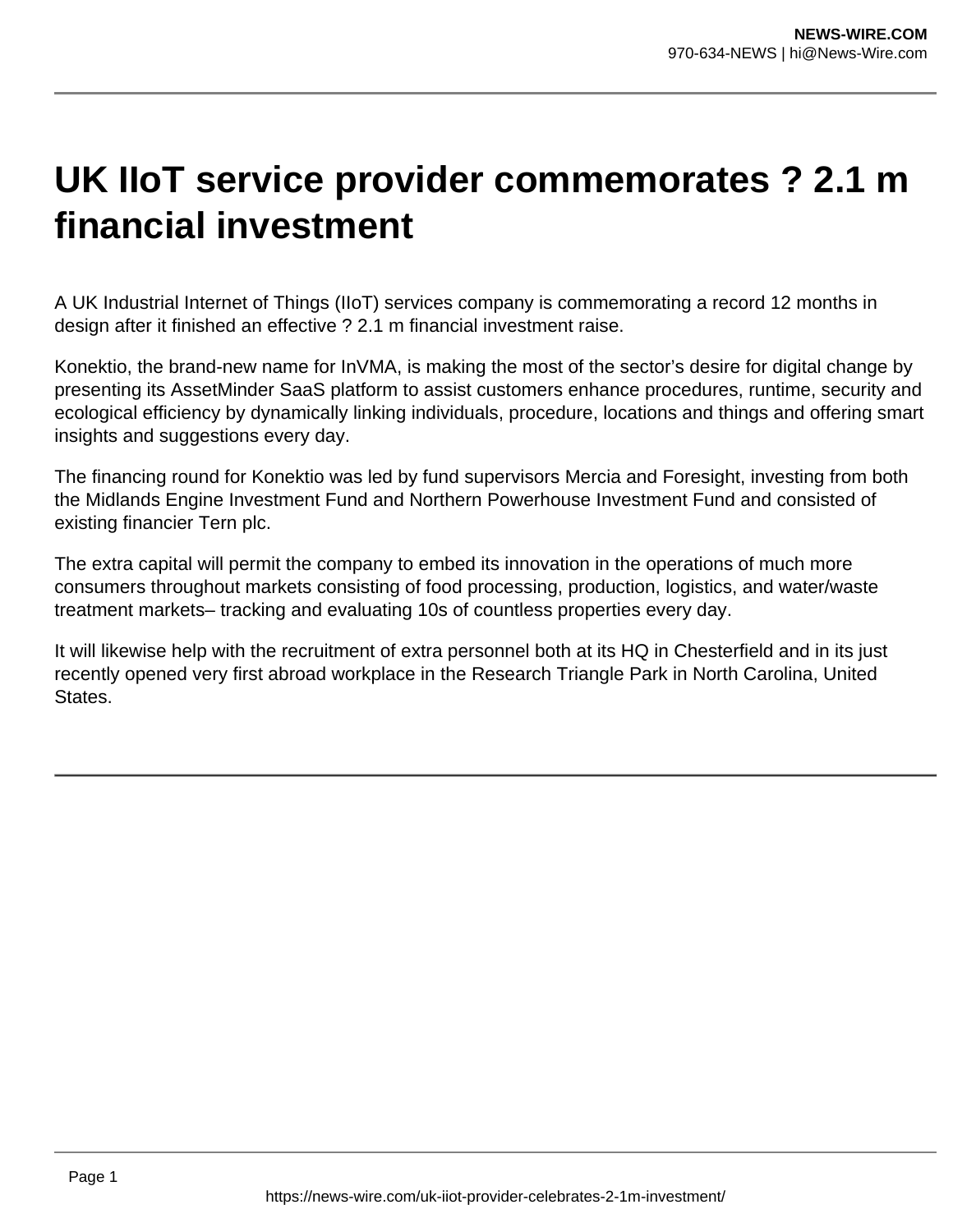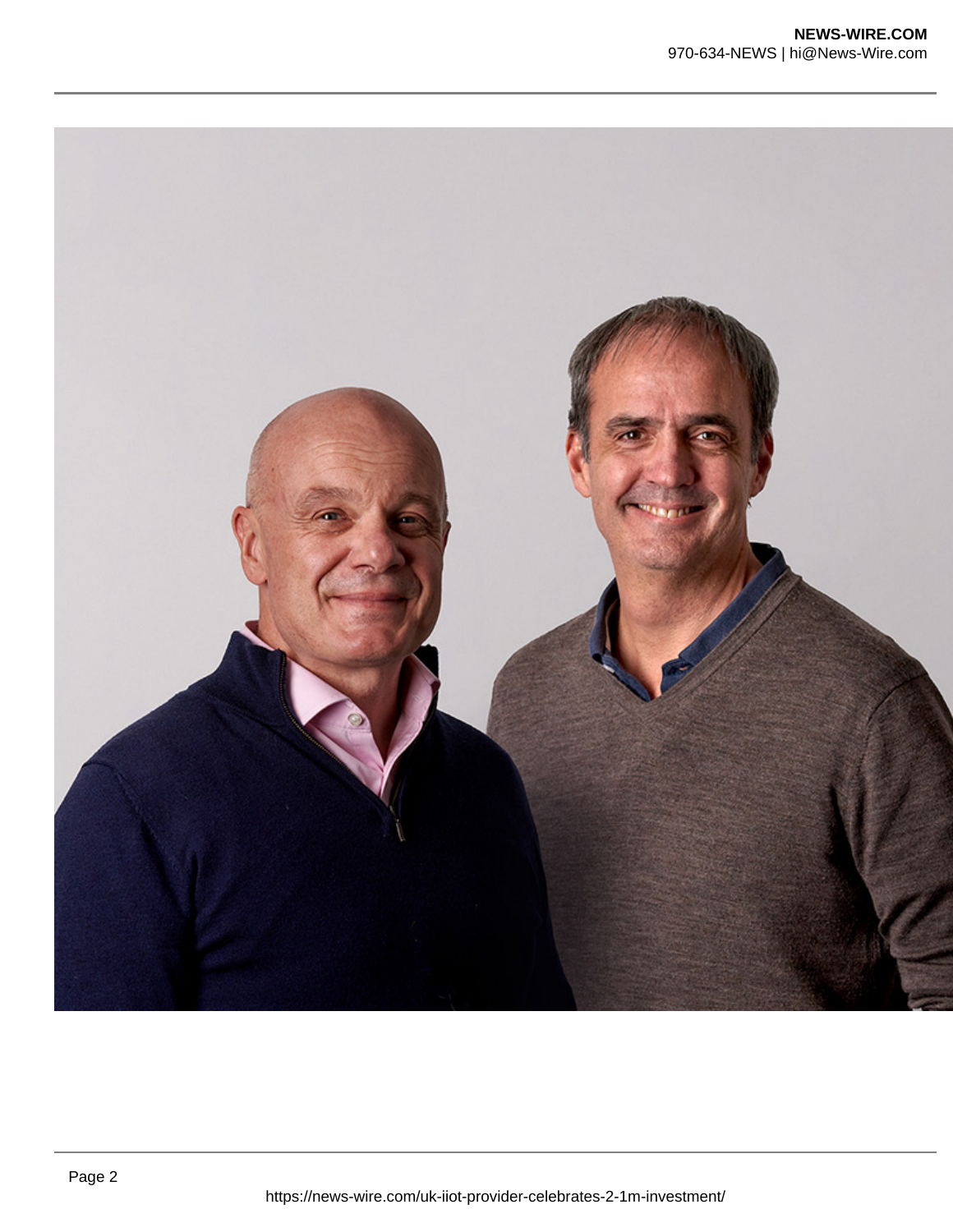( l-r) Jon Hill (Chief Partner and Solutions Officer), Peter Stephens, (CEO), Pat Nash (Chief Innovation Officer) and Jan Hemper (Founder and Technical Director). Image thanks to Konektio

" We are getting in the interesting scale-up duration of our service and totally anticipate to substantially grow earnings over the coming months, leveraging the power of our services and the reach of our channel partners, consisting of Dexis, ECA, PTC and u-blox. The institutional financial investment protected, consisting of more assistance from Tern, will assist us accomplish these objectives," described Peter Stephens, Chief Executive Officer of Konektio

" The next commercial transformation has to do with empowering individuals to do more with less and our rebrand to Konektio shows that. It cuts through the buzzwords and all the terms to concentrate on what our innovation does finest– linking everybody with whatever and supplying smart insights individuals require."

Al Sisto, CEO of Tern Plc, included his assistance: "We are extremely delighted that Konektio has actually protected a substantial institutional financial investment, in order to money the next stage of its development. We invite the Mercia funds as our partners, along with the management and creators of Konektio, to assist business accomplish its complete capacity."

Konektio's primary item is AssetMinder, an IIoT SaaS item that dynamically links individuals, procedure, locations and things– from on-site factory floorings to the furthest areas they run in, all created to drive worth throughout a company with worth included insights, suggestions and targeted information driven analysis.

The innovation collects information from properties and gadgets and shows it to all members of the consumer's group through a single user interface, permitting them to make educated choices on upkeep, maintenance, modifies to procedures and how they handle their energy use.

Thousands of possessions– from conveyor belts and fans to squashing devices and robotic lasers– are presently linked to AssetMinder, with business utilizing it to regularly provide increased runtimes and efficiency, not to point out attaining higher control of their ecological footprint.

The core AssetMinder option is currently being used throughout 15 various sectors, with a variety of brandnew 'extensions' being released in 2022 to provide consumers much more functions.

Co-founders Patrick Nash, Jan Hemper and Jon Hill, continued: "Companies have actually begun to cut through the confusion around digital production and the next commercial transformation and now share a genuine cravings to see how the smart usage of information can provide brief and long-lasting rois.

" This is truly great news for our organization, and we are seeking to capitalise on this fast-growing pattern by investing considerably in item advancement, R&D and in supporting our international consumers by